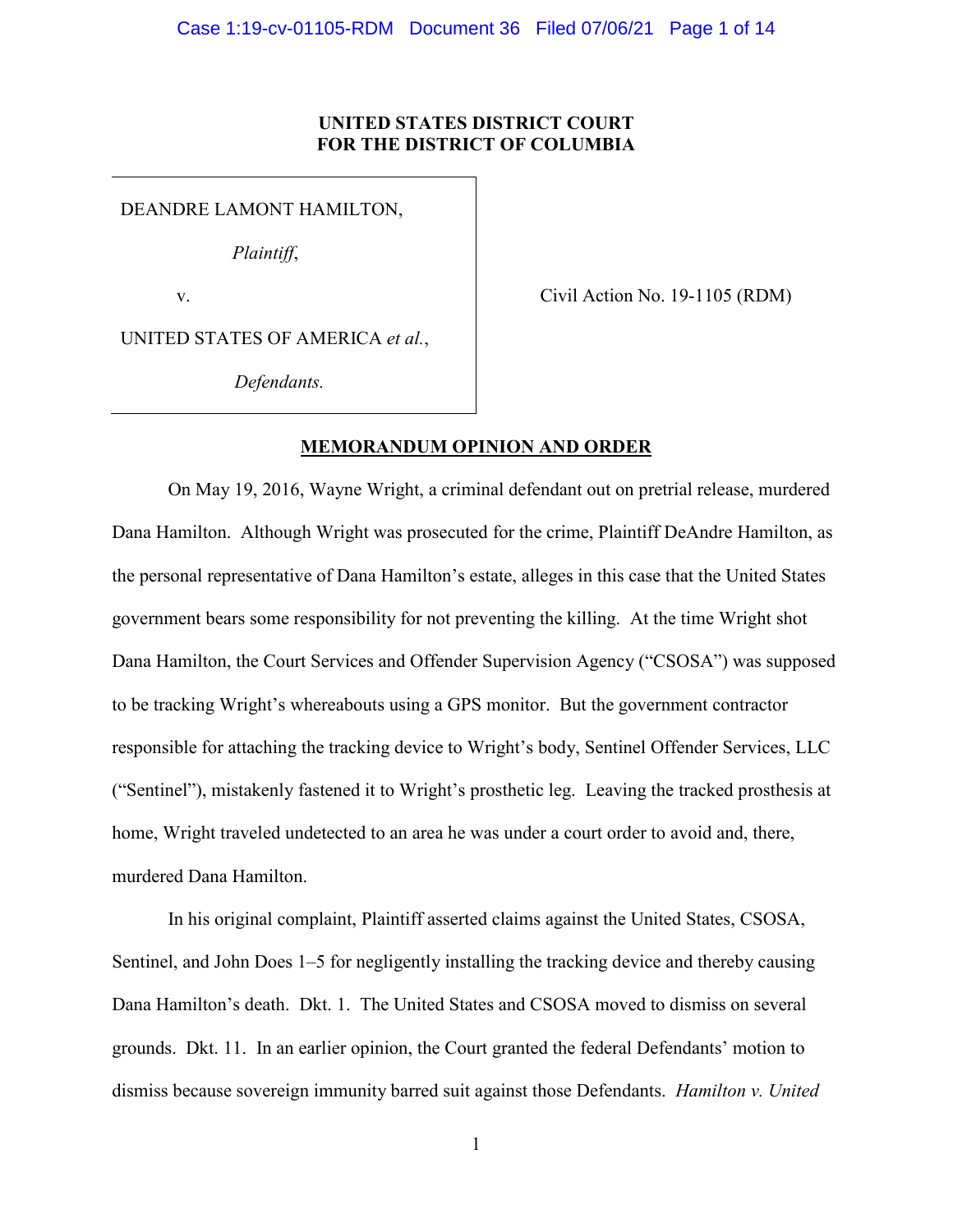### Case 1:19-cv-01105-RDM Document 36 Filed 07/06/21 Page 2 of 14

*States*, 502 F. Supp. 3d 266 (D.D.C. 2020) ("*Hamilton I*"). The Court held, in particular, that the limited waiver of sovereign immunity contained in the Federal Tort Claims Act ("FTCA") did not permit Plaintiff's claims against CSOSA because the FTCA does not waive sovereign immunity for suits against federal agencies. Likewise, the FTCA did not permit Plaintiff's claims against the United States because, although the FTCA allows certain claims against the United States, it does not waive sovereign immunity for claims premised on the negligence of independent contractors.

Following the Court's decision, Plaintiff sought leave to amend his complaint to allege that the United States was directly negligent in its decisions to hire and retain Sentinel.<sup>[1](#page-1-0)</sup> Dkt. 27. With the parties' consent, the Court granted the motion to amend and construed the government's opposition to that motion, Dkt. 30, as a renewed motion to dismiss. Because Plaintiff's new claim again falls within an exception to the FTCA—this time, the discretionaryfunction exception—the Court will **GRANT** the government's motion and will **DISMISS** Plaintiff's claims against the United States.

# **I. BACKGROUND**

# **A. Factual and Procedural Background**

The Court detailed the tragic series of events that led to this lawsuit in its prior opinion. *See Hamilton I*, 502 F. Supp. 3d at 270–71. In short, on April 30, 2016, Wright, also known as Quincy Green, was charged in the Superior Court of the District of Columbia with unlawful possession of a firearm. Dkt. 33 at 6 (Am. Compl. ¶ 25). A few days later, the Superior Court released Wright pending trial while imposing certain conditions. *Id.* (Am. Compl. ¶ 26). As relevant here, the court ordered a component of CSOSA, known as the Pretrial Services Agency

<span id="page-1-0"></span> $\frac{1}{1}$  $1$  The proposed amended complaint also dropped Plaintiff's claims against CSOSA.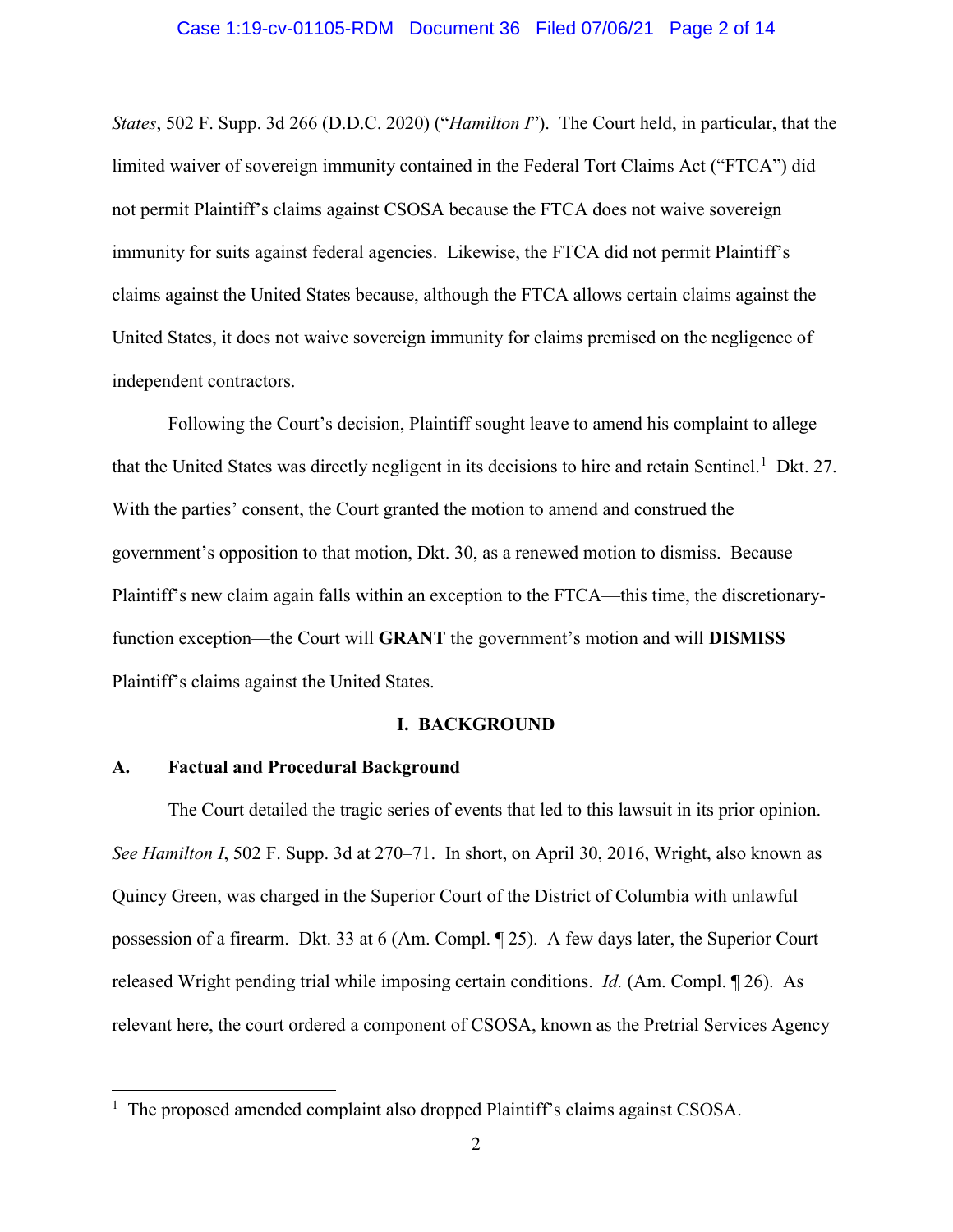### Case 1:19-cv-01105-RDM Document 36 Filed 07/06/21 Page 3 of 14

("PSA"), to attach a GPS monitoring device to Wright so that PSA could track his location. *Id.* And the court prohibited Wright from visiting the 800 block of Chesapeake Street S.E. in the District of Columbia. *Id.* Under a contract between PSA and Sentinel, it was Sentinel's job to secure the GPS device to Wright's leg. *Id.* at 6–7 (Am. Compl. ¶¶ 27–28). Wright has one natural leg and one detachable prosthetic leg. *Id.* at 7 (Am. Compl. ¶ 29). Sentinel's agents (named in the amended complaint as John Does 1–5) attached the GPS to Wright's prosthetic leg. *Id.* (Am. Compl. ¶ 30). Wright then circumvented the tracking device by replacing the tracked prosthesis with a spare one, traveled in violation of the stay-away order to the 800 block of Chesapeake Street S.E., and shot and killed Dana Hamilton. *Id.* (Am. Compl. ¶¶ 31–32). Within a week, Wright was charged with second-degree murder. *Id.* (Am. Compl. ¶ 32).

Plaintiff originally filed this lawsuit on April 18, 2019, against the United States, CSOSA, Sentinel, and John Does 1–5. Dkt. 1. The federal Defendants moved to dismiss on several grounds. Dkt. 11; Dkt. 13. On November 16, 2020, the Court granted the federal Defendants' motion. *Hamilton I*, 502 F. Supp. 3d at 278. The Court dismissed Plaintiff's claims against CSOSA because federal agencies, unlike the United States itself, are not subject to suit under the FTCA—and CSOSA "is an independent executive branch agency." *Id.* at 273–74; *see also* D.C. Code § 24-133(a) (establishing CSOSA "within the executive branch of the Federal Government"); Dkt. 1 at 3 (Compl. 1 6) (referring to CSOSA as "a government agency operating under the laws of the United States"). The Court dismissed Plaintiff's claims against the United States, in turn, pursuant to the independent-contractor exception to the FTCA. *Hamilton I*, 502 F. Supp. 3d at 274–77. Based on an analysis of the contract between PSA and Sentinel, the Court concluded that the government did not exert control over Sentinel with respect to the installation of GPS tracking devices. *Id.* Accordingly, the United States could not be held liable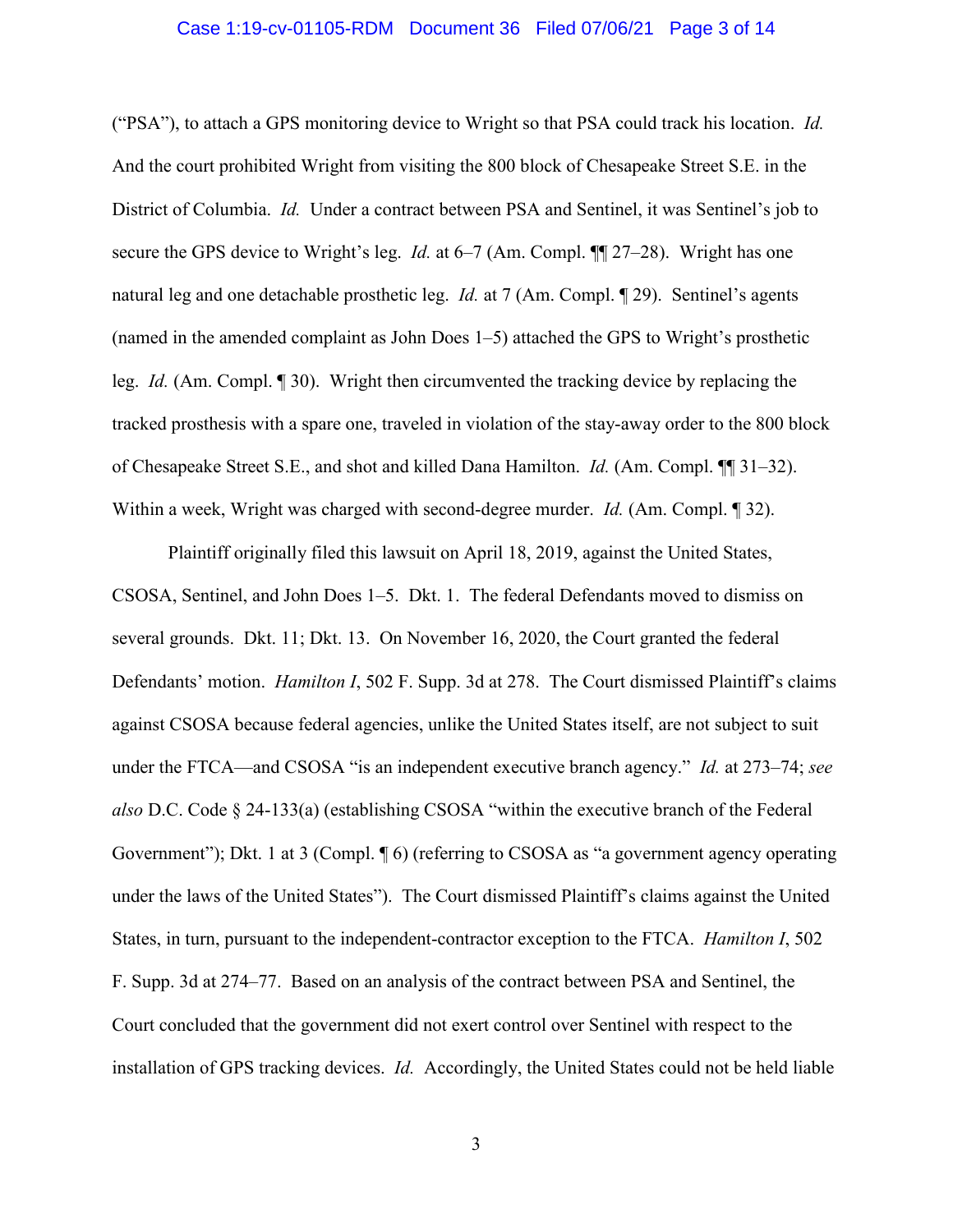## Case 1:19-cv-01105-RDM Document 36 Filed 07/06/21 Page 4 of 14

for Sentinel's alleged negligence. *Id.* at 277. The Court also noted that, in opposing the motion to dismiss, Plaintiff had asserted that "the United States was negligent for hiring Sentinel in the first place, a claim that would not be subject to the FTCA's independent contractor exception." *Id.* But Plaintiff's argument suffered from a glaring problem—"the complaint ma<sup>[de]</sup> no mention of this separate cause of action and d[id] not allege any facts to support it." *Id.* at 278. That argument thus could not save the original complaint from dismissal. *Id.* But the Court permitted Plaintiff to "file a motion seeking leave to amend his complaint within twenty-one days" of its decision, to the extent "Plaintiff ha[d] a good-faith basis . . . to allege that the United States was negligent for hiring Sentinel given known concerns about the company's competence." *Id.*

On December 7, 2020, Plaintiff filed a motion to amend, dropping his claims against CSOSA while seeking to add a new claim alleging that the United States was negligent in its decisions to retain Sentinel.<sup>[2](#page-3-0)</sup> Dkt. 27. The United States opposed the motion to amend on the ground that the new claim would be barred by additional exceptions to the FTCA and that, in any event, the new claim failed on the merits. Dkt. 30. At a hearing on that motion, the Court (with the parties' consent) granted the motion to amend but construed the government's opposition as a motion to dismiss. Minute Entry (Feb. 5, 2021). In a new Count IV, the amended complaint asserts that the United States "had or should have had knowledge of Defendant Sentinel's unfitness to perform its contractually obligated duties," in light of the company's "history of

<span id="page-3-0"></span> $\overline{2}$  $2$  Although the amended complaint also names Sentinel as a defendant, Plaintiff has yet to file proof that he has served Sentinel. The Court previously granted Plaintiff's request to stay his time to effect service on Sentinel until thirty days after the resolution of the government's first motion to dismiss. *See* Dkt. 24; Minute Order (Apr. 14, 2020). That time passed long ago, and thus, unless Plaintiff either files proof of service on Sentinel or establishes good cause for any failure to do so on or before July 21, 2021, the Court will dismiss the pending claims against Sentinel without prejudice pursuant to Federal Rule of Civil Procedure 4(m).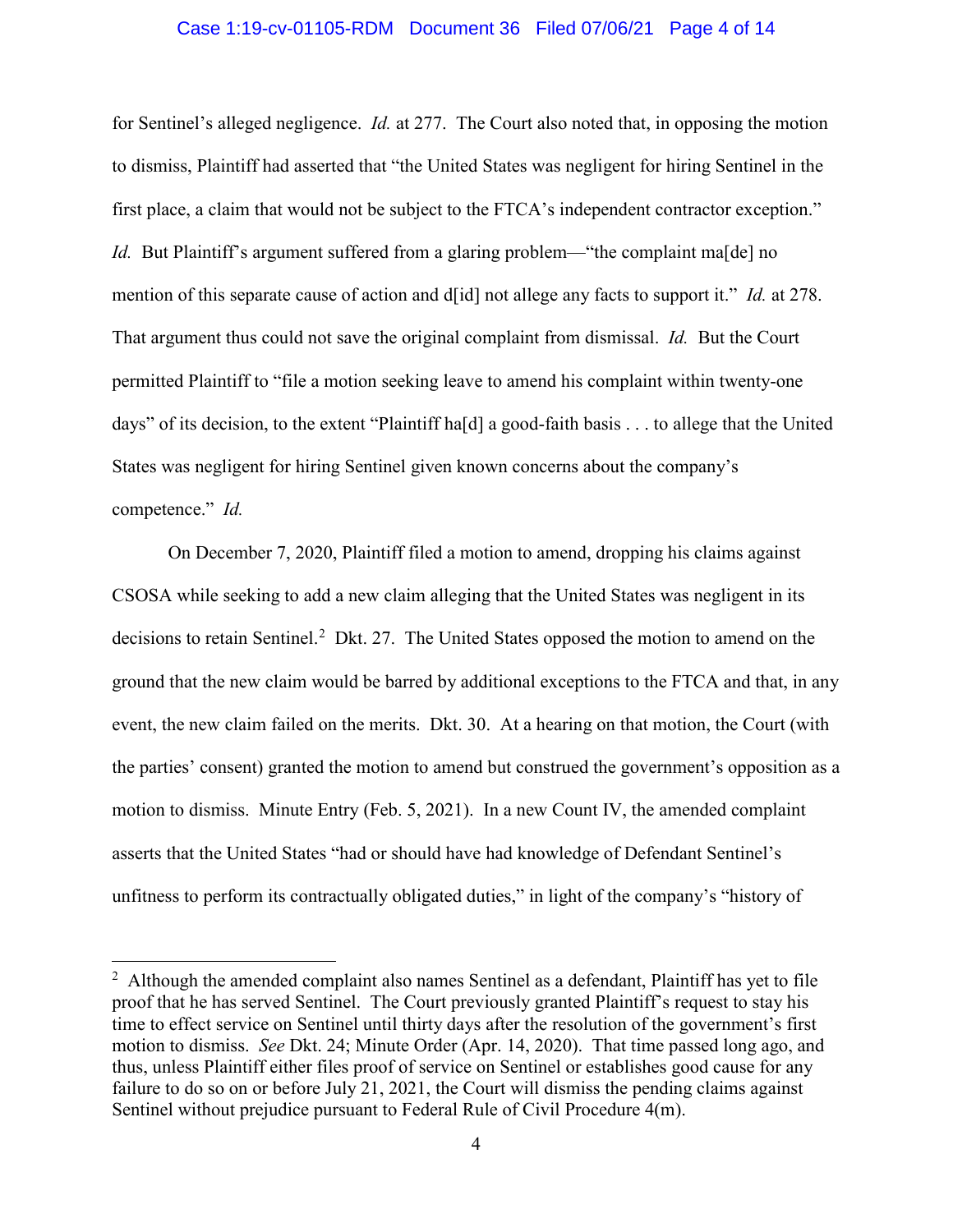### Case 1:19-cv-01105-RDM Document 36 Filed 07/06/21 Page 5 of 14

negligence and of being sued for alleged impropriety, including not properly monitoring offenders and providing faulty monitoring equipment." Dkt. 33 at 13 (Am. Compl. ¶¶ 61–62).

The amended complaint details several past accusations of wrongdoing and incompetence against Sentinel and alleges that, despite the controversy surrounding the company, PSA awarded Sentinel a contract to provide electronic monitoring services and equipment for pretrial and probationary defendants and then renewed that contract year after year. *Id.* at 4–5 (Am. Compl. ¶¶ 15–20). For example, in 2012, after years of litigation, a woman in Georgia allegedly received \$175,000 because Sentinel had negligently issued a request for her arrest long after she had already completed her probation. *Id.* at 4 (Am. Compl. ¶ 16). In March 2013, a Florida man sued Sentinel for using allegedly faulty monitoring equipment that caused his false arrest and imprisonment; Sentinel allegedly settled the suit in 2016 for an undisclosed amount. *Id.* at 5 (Am. Compl. ¶ 17). Also in 2013, an audit in Orange County, California, allegedly found that more than a dozen out of 143 offenders had faulty monitoring bracelets, at least five of which had gone completely offline for twenty days. *Id.* (Am. Compl. 18). As a result, according to the amended complaint, Sentinel failed to report probation violations that the defective devices should have detected. *Id.* A subsequent audit in Los Angeles County, California, allegedly told a similar story. *Id.* It found that, during a two-month period, fifty-one of 196 defendants had to exchange their GPS trackers because of malfunctions. *Id.* Violent offenders allegedly went unmonitored for more than five days at a time. *Id.*

As the Court explained in *Hamilton I*, PSA first contracted with Sentinel to provide electronic monitoring of defendants on September 26, 2013. *Hamilton I*, 502 F. Supp. 3d at 275. According to Plaintiff, as part of obtaining the contract, "Sentinel completed a Past and Present Performance Questionnaire and was required to provide details regarding their performance of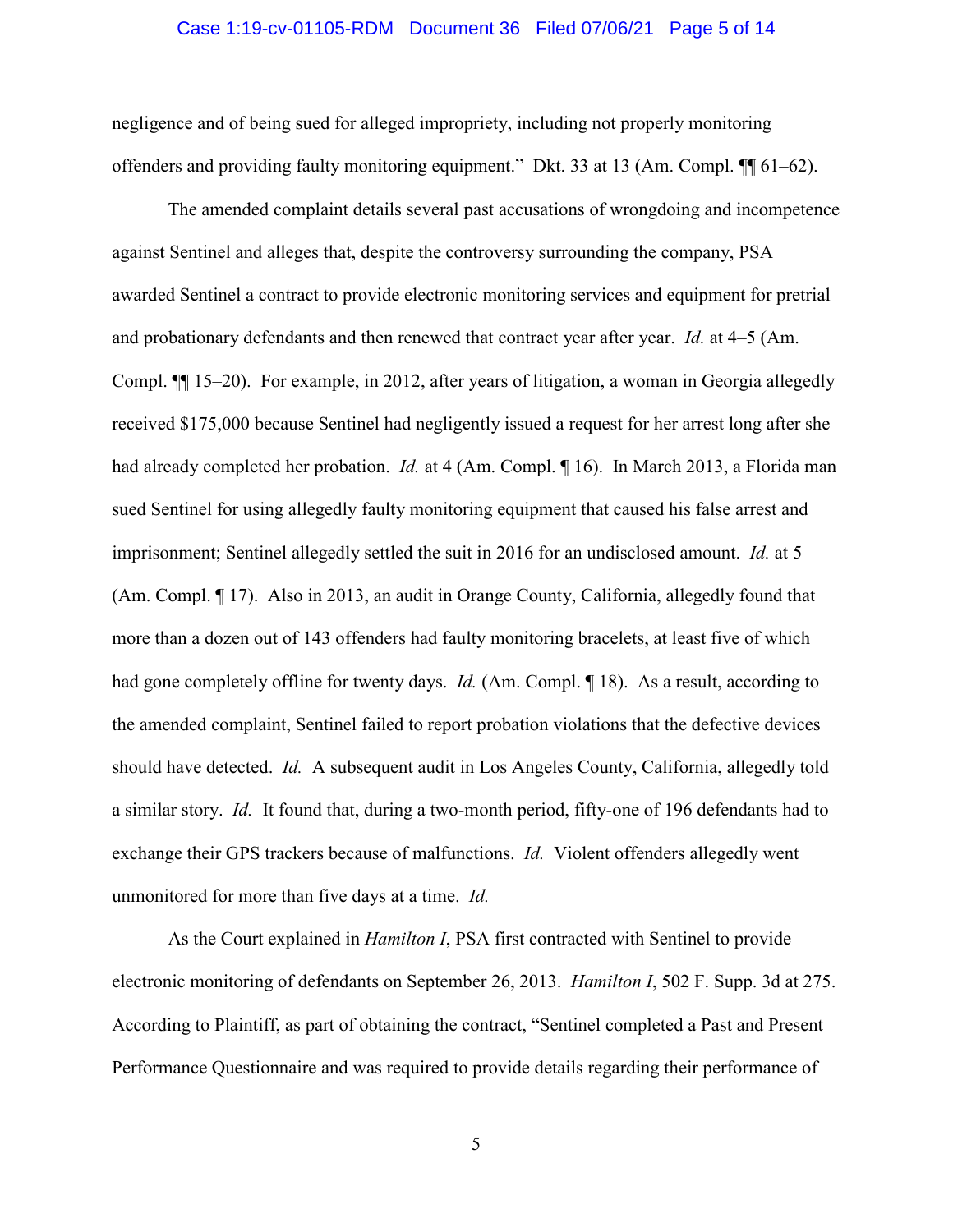### Case 1:19-cv-01105-RDM Document 36 Filed 07/06/21 Page 6 of 14

previously awarded contracts." Dkt. 33 at 6 (Am. Compl. ¶ 22). PSA extended the contract annually through September 25, 2018, moreover, despite further legal trouble for Sentinel. *Id.* (Am. Compl. ¶ 24). For instance, in 2015, another Georgia woman was allegedly awarded \$200,000 because Sentinel had failed to withdraw a warrant request after she had paid all outstanding fees. *Id.* at 5 (Am. Compl. ¶ 19). And in 2016, an Illinois woman sued Sentinel for allegedly failing to monitor two juveniles who attacked the plaintiff while purportedly under the company's electronic supervision. *Id.* (Am. Compl. ¶ 20). Finally, the amended complaint avers that approximately 2,800 plaintiffs have filed a class-action suit against Sentinel in Georgia for allegedly using coercive tactics, such as threats of additional jail time, to extract money from probationers. *Id.* at 4 (Am. Compl. 15). As one example, the suit alleges that Sentinel required people to submit to and pay for drug tests that no court had ordered. *Id.* Given these allegations against Sentinel, Plaintiff alleges that the United States had a duty to hire a more reliable contractor.

## **B. Statutory Background**

Under the doctrine of sovereign immunity, the United States may not be sued without its consent. *United States v. Mitchell*, 445 U.S. 535, 538 (1980). "A waiver of sovereign immunity 'cannot be implied but must be unequivocally expressed.'" *Id.* (quoting *United States v. King*, 395 U.S. 1, 4 (1969)). The government's consent to be sued "must be 'construed strictly in favor of the sovereign,'" *Ruckelshaus v. Sierra Club*, 463 U.S. 680, 685 (1983) (quoting *McMahon v. United States*, 342 U.S. 25, 27 (1951)), and must not be "'enlarge[d] . . . beyond what the language requires,'" *id.* at 685–86 (alteration in original) (quoting *E. Transp. Co. v. United States*, 272 U.S. 675, 686 (1927)).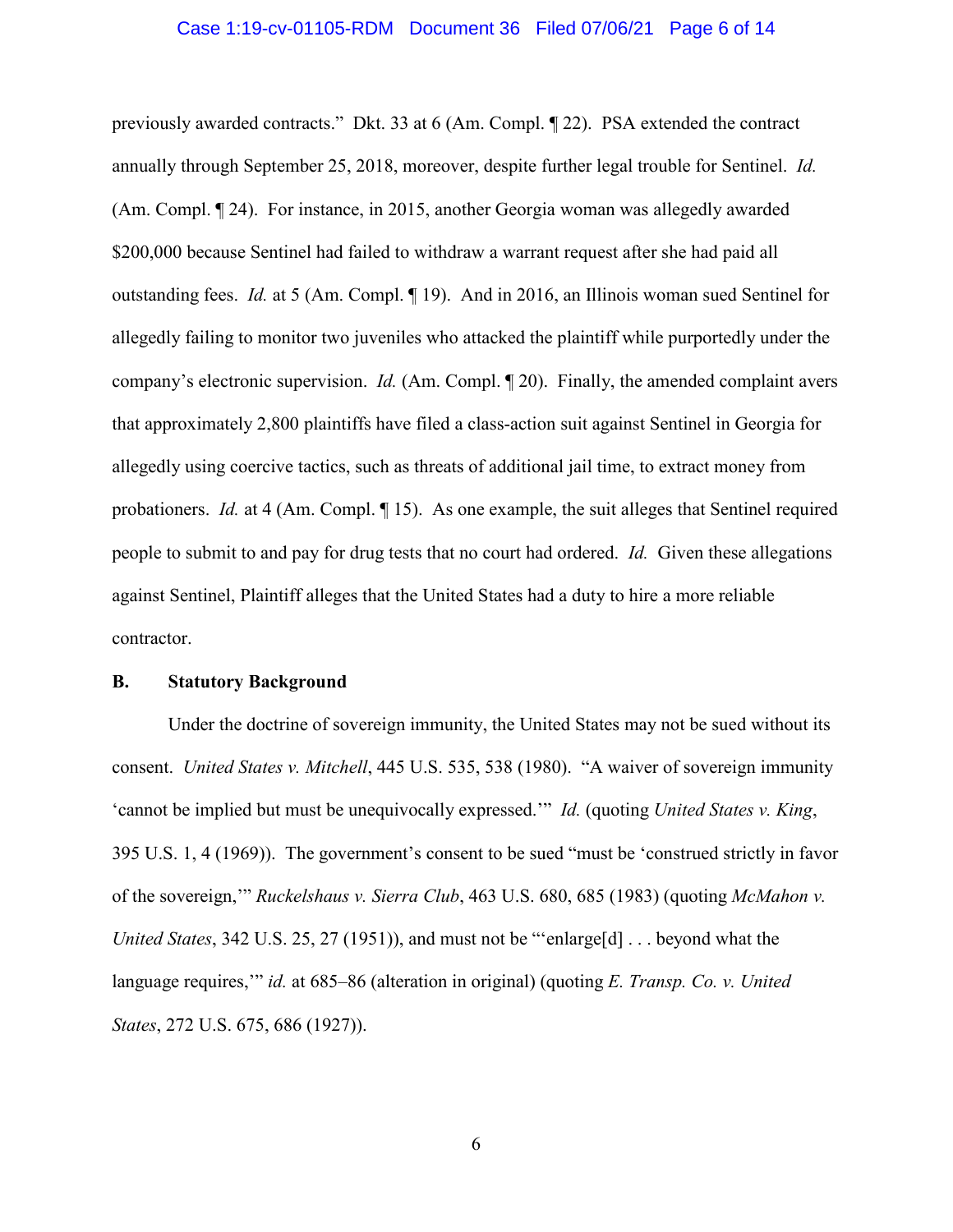## Case 1:19-cv-01105-RDM Document 36 Filed 07/06/21 Page 7 of 14

The FTCA, upon which Plaintiff premises his claims against the United States, provides a limited waiver of federal sovereign immunity. It permits individuals to bring suit in federal district court against the United States "for injury or loss of property, or personal injury or death caused by the negligent or wrongful act or omission of any employee of the Government while acting within the scope of his office or employment." 28 U.S.C. § 1346(b)(1). The FTCA allows suits to proceed "under circumstances where the United States, if a private person, would be liable to the claimant in accordance with the law of the place where the act or omission occurred." *Id*.

But the FTCA's waiver of sovereign immunity is subject to several exceptions, at least two of which may be relevant here. First, the FTCA does not waive sovereign immunity for claims "based upon the exercise or performance" of "a discretionary function or duty . . . , whether or not the discretion involved be abused." *Id.* § 2680(a). Second, the FTCA does not waive sovereign immunity for intentional torts, including "[a]ny claim arising out of assault, battery, false imprisonment, false arrest, malicious prosecution, abuse of process, libel, slander, misrepresentation, deceit, or interference with contract rights." *Id*. § 2680(h). "[A]bsent full compliance with the conditions the Government has placed upon its waiver, courts lack jurisdiction to entertain tort claims against it." *GAF Corp. v. United States*, 818 F.2d 901, 904 (D.C. Cir. 1987).

#### **II. LEGAL STANDARD**

When confronted with a motion to dismiss under both Rule 12(b)(1) and Rule 12(b)(6), the Court must first consider whether it has subject-matter jurisdiction. *Steel Co. v. Citizens for a Better Env't*, 523 U.S. 83, 94–95 (1998). Federal courts are courts of limited subject-matter jurisdiction and "possess only that power authorized by the Constitution and statute." *Kokkonen*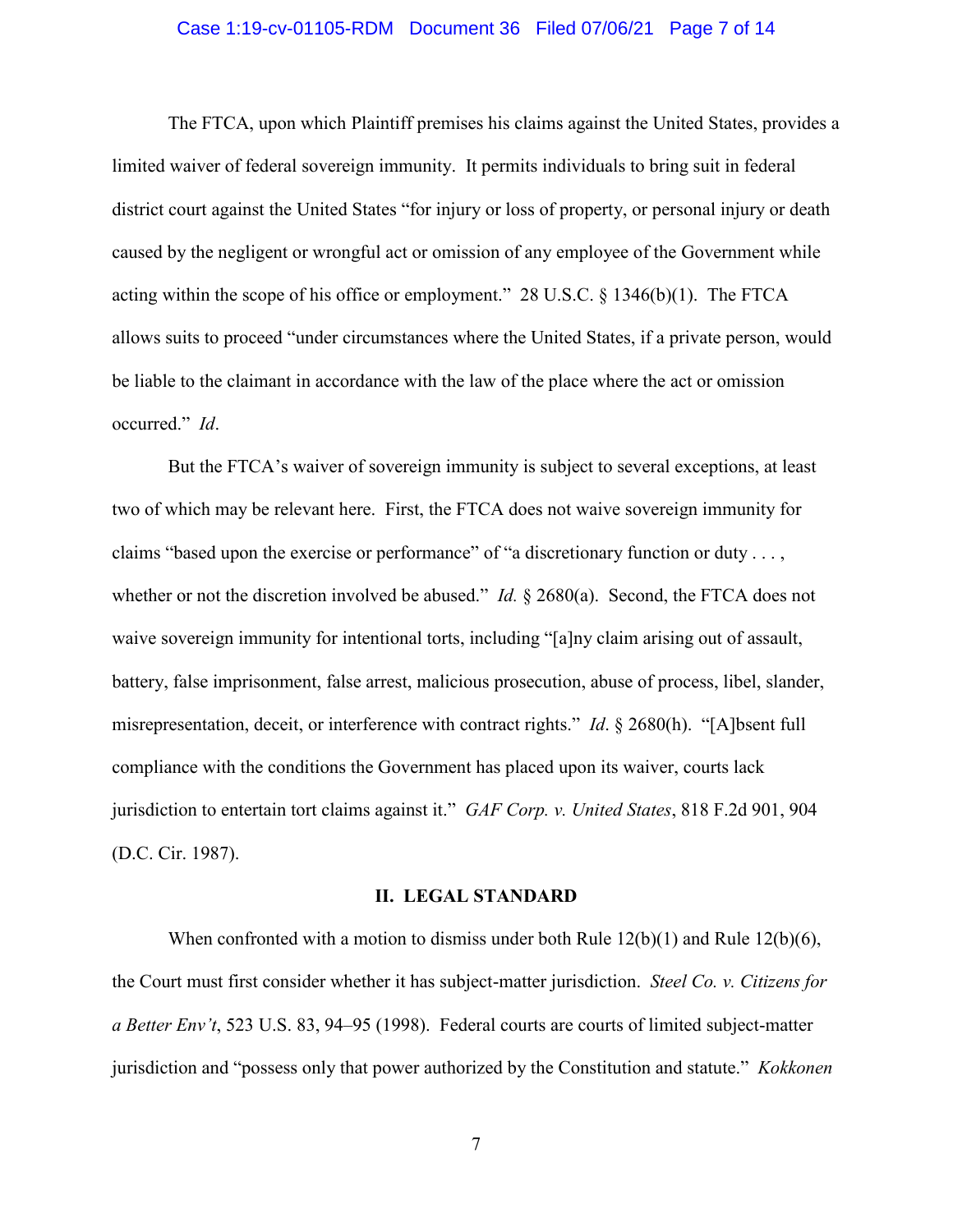### Case 1:19-cv-01105-RDM Document 36 Filed 07/06/21 Page 8 of 14

*v. Guardian Life Ins. Co. of Am.*, 511 U.S. 375, 377 (1994). The plaintiff bears the burden of establishing jurisdiction, *Kokkonen*, 511 U.S. at 377, and "subject matter jurisdiction may not be waived," *NetworkIP, LLC v. F.C.C.*, 548 F.3d 116, 120 (D.C. Cir. 2008) (internal quotation marks and citations omitted).

A Rule 12(b)(1) motion may raise a "facial" or a "factual" challenge to the Court's jurisdiction. *See Hale v. United States*, No. 13-cv-1390, 2015 WL 7760161, at \*3–4 (D.D.C. Dec. 2, 2015). A facial challenge to the Court's jurisdiction contests the legal sufficiency of the jurisdictional allegations contained in the complaint. *See Erby v. United States*, 424 F. Supp. 2d 180, 182 (D.D.C. 2006). For a facial challenge, the Court must accept the allegations of the complaint as true and must construe "the factual allegations in the complaint in the light most favorable to the non-moving party." *Id*.; *see also I.T. Consultants, Inc. v. Republic of Pakistan*, 351 F.3d at 1184, 1188 (D.C. Cir. 2003). In this sense, the Court must resolve the motion in a manner similar to a motion to dismiss under Rule 12(b)(6). *See Price v. Socialist People's Libyan Arab Jamahiriya*, 294 F.3d 82, 93 (D.C. Cir. 2002).

Alternatively, a Rule 12(b)(1) motion may pose a "factual" challenge to the Court's jurisdiction. *Erby*, 424 F. Supp. 2d at 182–83. For factual challenges, the Court "'may not deny the motion to dismiss merely by assuming the truth of the facts alleged by the plaintiff and disputed by the defendant,' but 'must go beyond the pleadings and resolve any disputed issues of fact the resolution of which is necessary to a ruling upon the motion to dismiss.'" *Id*. (quoting *Phoenix Consulting, Inc. v. Republic of Angola*, 216 F.3d 36, 40 (D.C. Cir. 2000)). In this context, the factual allegations of the complaint are not entitled to a presumption of validity, and the Court is required to resolve factual disputes between the parties. *Id*. at 183. The Court may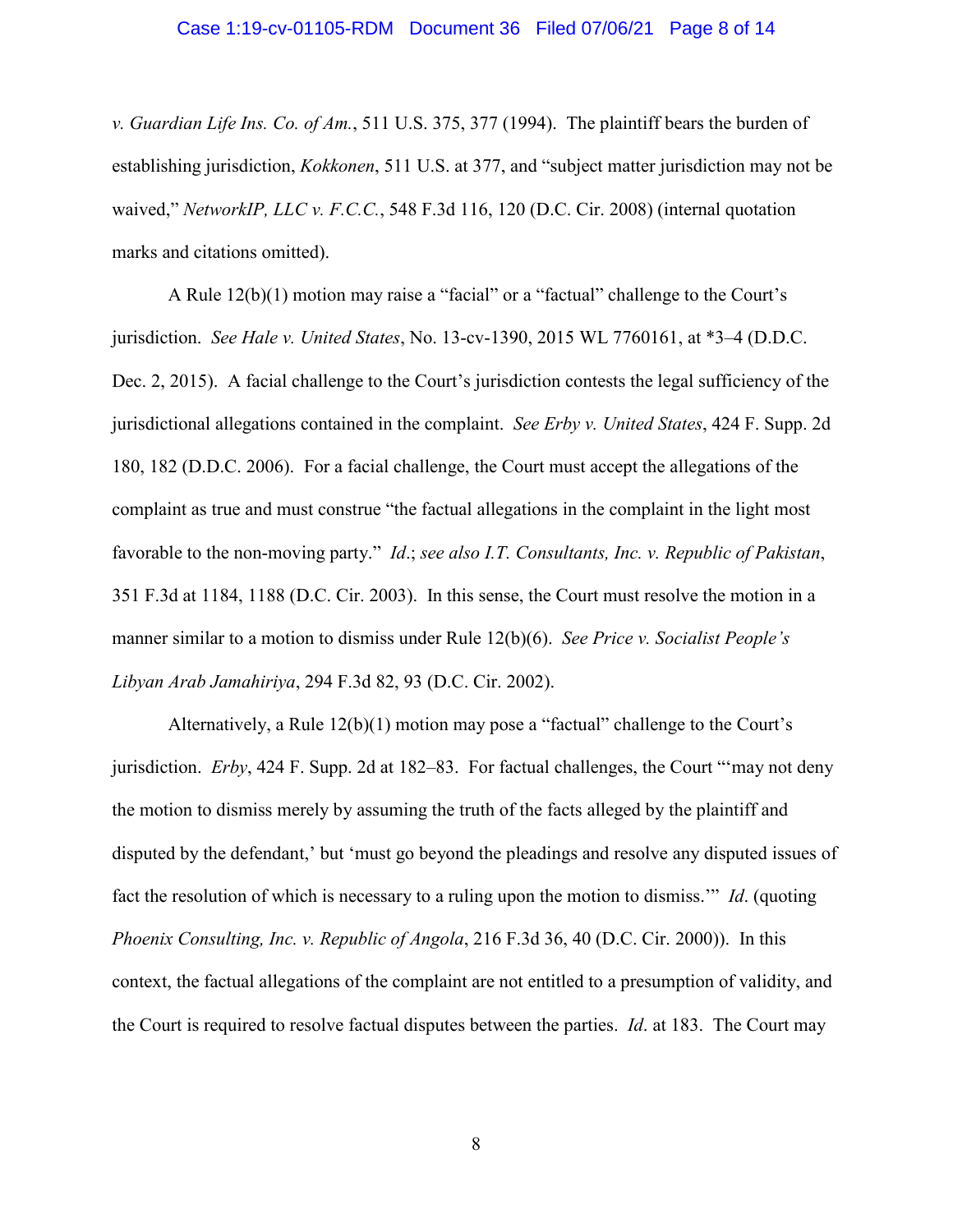### Case 1:19-cv-01105-RDM Document 36 Filed 07/06/21 Page 9 of 14

consider the complaint, any undisputed facts, and "'the [C]ourt's resolution of disputed facts.'" *Id*. (quoting *Herbert v. Nat'l Acad. of Scis.*, 974 F.2d 192, 197 (D.C. Cir. 1992)).

A motion to dismiss for failure to state a claim upon which relief can be granted under Rule 12(b)(6) "tests the legal sufficiency of a complaint." *Browning v. Clinton*, 292 F.3d 235, 242 (D.C. Cir. 2002). In evaluating a Rule 12(b)(6) motion, the Court "must first 'tak[e] note of the elements a plaintiff must plead to state [the] claim to relief,' and then determine whether the plaintiff has pleaded those elements with adequate factual support to 'state a claim to relief that is plausible on its face.'" *Blue v. District of Columbia*, 811 F.3d 14, 20 (D.C. Cir. 2015) (alterations in original) (quoting *Ashcroft v. Iqbal*, 556 U.S. 662, 675, 678 (2009)). The complaint, however, need not include "detailed factual allegations" to withstand a Rule 12(b)(6) motion. *Bell Atl. Corp. v. Twombly*, 550 U.S. 544, 555 (2007). A plaintiff may survive a Rule 12(b)(6) motion even if "recovery is . . . unlikely," so long as the facts alleged in the complaint are "enough to raise a right to relief above the speculative level." *Id.* at 555–56 (internal quotation marks omitted). In assessing a Rule 12(b)(6) motion, a court may consider only "the facts contained within the four corners of the complaint," *Nat'l Postal Pro. Nurses v. U.S.P.S.*, 461 F. Supp. 2d 24, 28 (D.D.C. 2006), along with "any documents attached to or incorporated into the complaint, matters of which the court may take judicial notice, and matters of public record," *United States ex rel. Head v. Kane Co.*, 798 F. Supp. 2d 186, 193 (D.D.C. 2011).

#### **III. DISCUSSION**

The United States moves to dismiss on several grounds. At the threshold, the government argues that the Court lacks jurisdiction over Plaintiffs' negligent hiring claim based on the intentional-tort and discretionary-function exceptions to the FTCA. Dkt. 30 at 4–9. Then, on the merits, the government argues that the amended complaint does not adequately allege that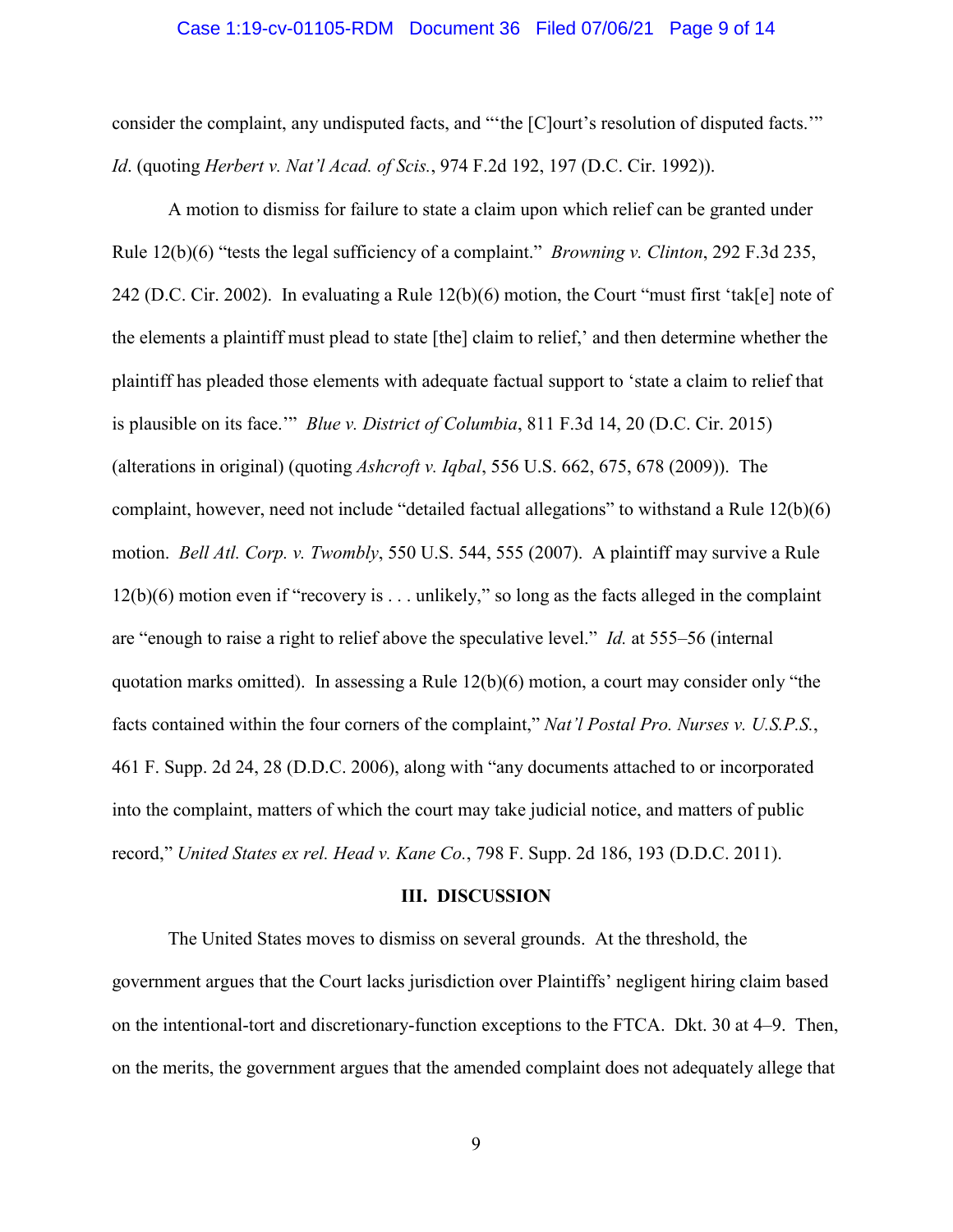## Case 1:19-cv-01105-RDM Document 36 Filed 07/06/21 Page 10 of 14

the United States owed a duty to Dana Hamilton. *Id.* at 9–12. In the alternative, the government contends that, even if it did owe a duty of care to Dana Hamilton, the amended complaint does not adequately allege a breach of that duty. *Id.* at 12–13.

The Court begins, as it must, with jurisdiction. Although the government's brief leads with the intentional-tort exception, the Court will first address the the discretionary-function exception, because it presents the more straight-forward grounds for dismissal. The FTCA does not waive the federal government's sovereign immunity for claims "based upon the exercise or performance" of "a discretionary function or duty . . . , whether or not the discretion involved be abused." 28 U.S.C. § 2680(a). This exception aims to "prevent judicial 'second-guessing' of legislative and administrative decisions grounded in social, economic, and political policy through the medium of an action in tort." *United States v. S.A. Empresa de Viacao Aerea Rio Grandense*, 467 U.S. 797, 814 (1984).

The Supreme Court has established a two-prong test to assess whether government conduct falls within the discretionary-function exception. *See United States v. Gaubert*, 499 U.S. 315, 322–33 (1991). First, a court must determine whether a "federal statute, regulation, or policy specifically prescribes a course of action for the employee to follow." *Berkovitz v. United States*, 486 U.S. 531, 536 (1988). If a particular course of conduct is legally mandated but not followed, the discretionary-function exception will not apply because a government actor "has no rightful option but to adhere to [that] directive." *Id.* But if the challenged conduct "involves an element of judgment or choice," the first prong of the discretionary-function test is satisfied. *Id.* At the second prong, a court must consider whether the decision-making process in question is "of the kind that the discretionary[-]function exception was designed to shield." *Id.* The exception was intended to "protect[] only governmental actions and decisions based on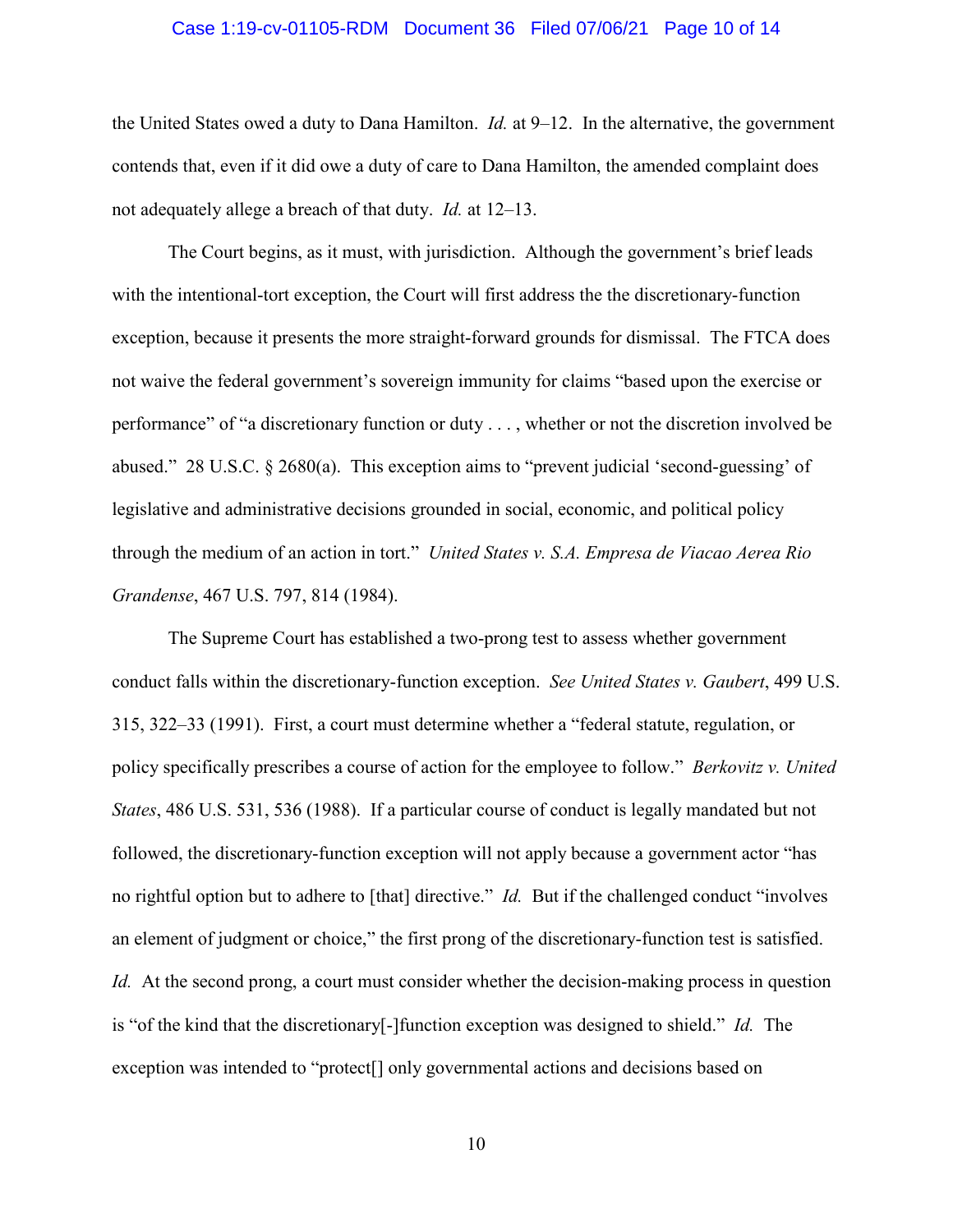# Case 1:19-cv-01105-RDM Document 36 Filed 07/06/21 Page 11 of 14

considerations of public policy." *Id.* at 537. That is, "[d]ecisions that require choice are exempt from suit under the FTCA only if they are 'susceptible to policy judgment' and involve an exercise of 'political, social, [or] economic judgment.'" *Cope v. Scott*, 45 F.3d 445, 448 (D.C. Cir. 1995) (alteration in original) (quoting *Gaubert*, 499 U.S. at 325). When the challenged conduct involves considerations of public policy, the exception protects "even government abuses of discretion." *Shuler v. United States*, 531 F.3d 930, 935 (D.C. Cir. 2008).

With respect to the second prong, Plaintiff does not—and, indeed, could not—contest that the selection of contractors is the type of policy decision that the discretionary-function exception was designed to protect. *See* Dkt. 34-1 at 10 (acknowledging that "it is difficult to argue" that the second prong is not met in this case). As Plaintiff recognizes, clear D.C. Circuit precedent establishes that "hiring, training, and supervision choices" are "susceptible to policy judgment." *Burkhart v. Wash. Metro. Area Transit Auth.*, 112 F.3d 1207, 1217 (D.C. Cir. 1997). Instead, Plaintiff pins his hopes to the first prong, arguing that "the act of hiring a prospective contractor, and arguably in maintaining the contractual relationship between the United States and its contractors, is *not* a decision which involves an element of judgment or choice." Dkt. 34- 1 at 13.

Plaintiff argues that the government lacks any choice in the selection of contractors because it must comply with the Federal Acquisition Regulations ("FAR"), 48 C.F.R. § 1 *et seq*. Those regulations set forth "uniform policies and procedures for acquisition by all executive agencies." *Id.* § 1.101. As relevant here, Subpart 9.1 creates "policies, standards, and procedures for determining whether prospective contractors . . . are responsible." *Id.* § 9.100. Contracting officers cannot award contracts unless they make an "affirmative determination of responsibility." 48 C.F.R. § 9.103(b). In order to be deemed "responsible," a prospective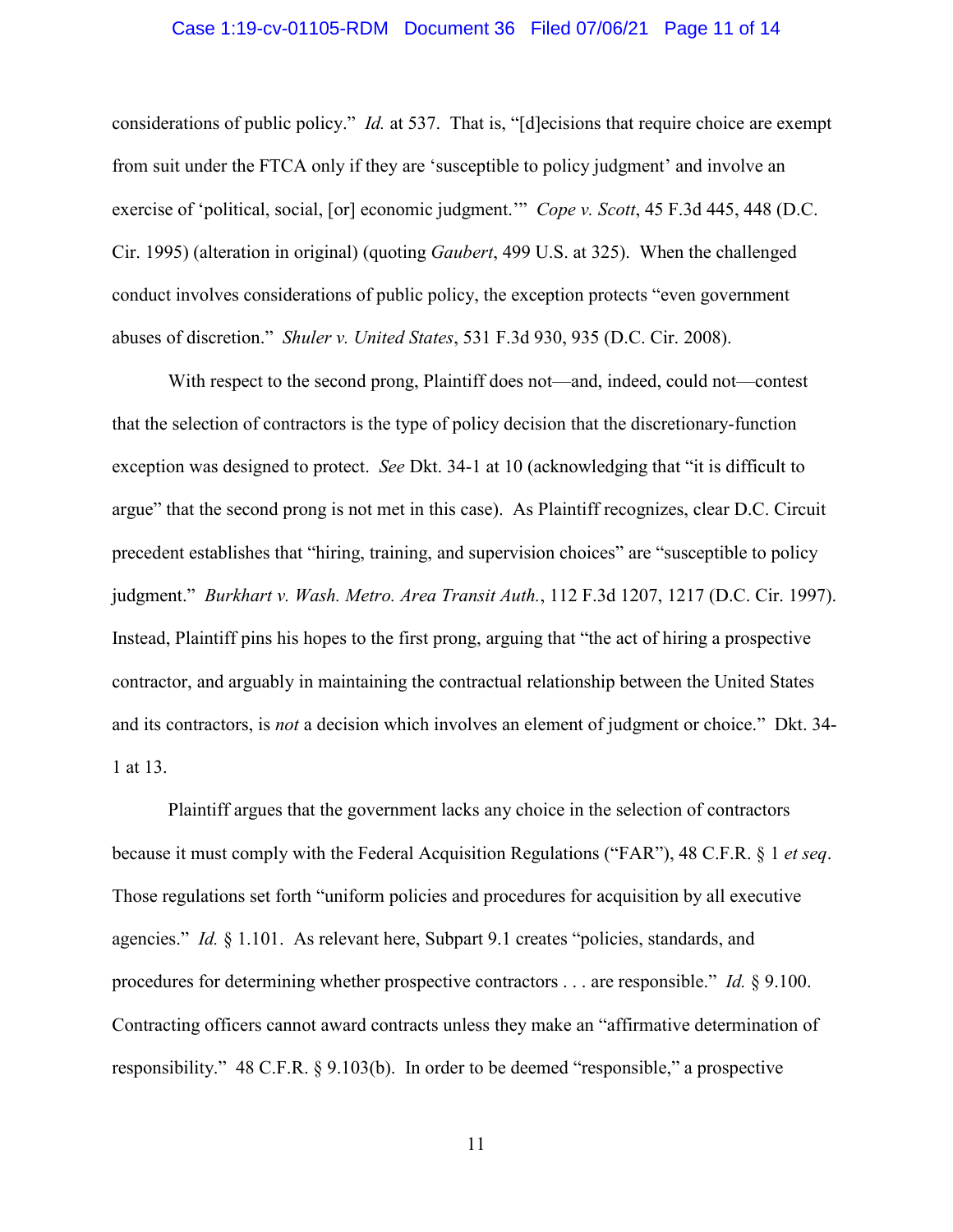# Case 1:19-cv-01105-RDM Document 36 Filed 07/06/21 Page 12 of 14

contractor must, among other things, "have a satisfactory performance record," "have a satisfactory record of integrity and business ethics," and "have the necessary organization, experience, accounting and operational controls, and technical skills." *Id.* § 9.104–1; *see also id.* § 9.104–3. A federal agency hiring a contractor thus must take certain steps and consider certain factors.

But, as other courts have recognized, the procedural requirements imposed by the FAR do no eliminate all choice from the selection of federal contractors. Rather, when selecting a contractor within the FAR framework, a government agency is "required to evaluate and weigh a plethora of factors" but still "us[es] its overall judgment as to the final choice." *Wood v. United States*, 290 F.3d 29, 38 (1st Cir. 2002); *cf. Sloan v. U.S. Dep't of Hous. & Urb. Dev.*, 236 F.3d 756, 760 (D.C. Cir. 2001) (holding that rules delineating conditions for the suspension of a business from government work did not "convert the [suspension] decision into a nondiscretionary act"). Indeed, the responsibility requirements on which Plaintiff relies unambiguously call for the exercise of policy judgment. An agency must use its sound discretion to determine what constitutes a "satisfactory" performance record or which technical skills are "necessary." 28 C.F.R. § 9.104–1. The Court concludes that a federal agency's selection of which contractor to hire involves an element of choice. Plaintiff's suggestion to the contrary strains credulity. Understandably, Plaintiff disagrees with the government's conclusion that Sentinel is a responsible contractor, but the discretionary-function exception shields "even government abuses of discretion." *Shuler*, 531 F.3d at 935.

To be sure, certain aspects of the FAR appear to create non-discretionary duties. For instance, under the regulations, "[n]o purchase or award shall be made unless the contracting officer makes an affirmative determination of responsibility." *Id.* § 9.103(b). The Court may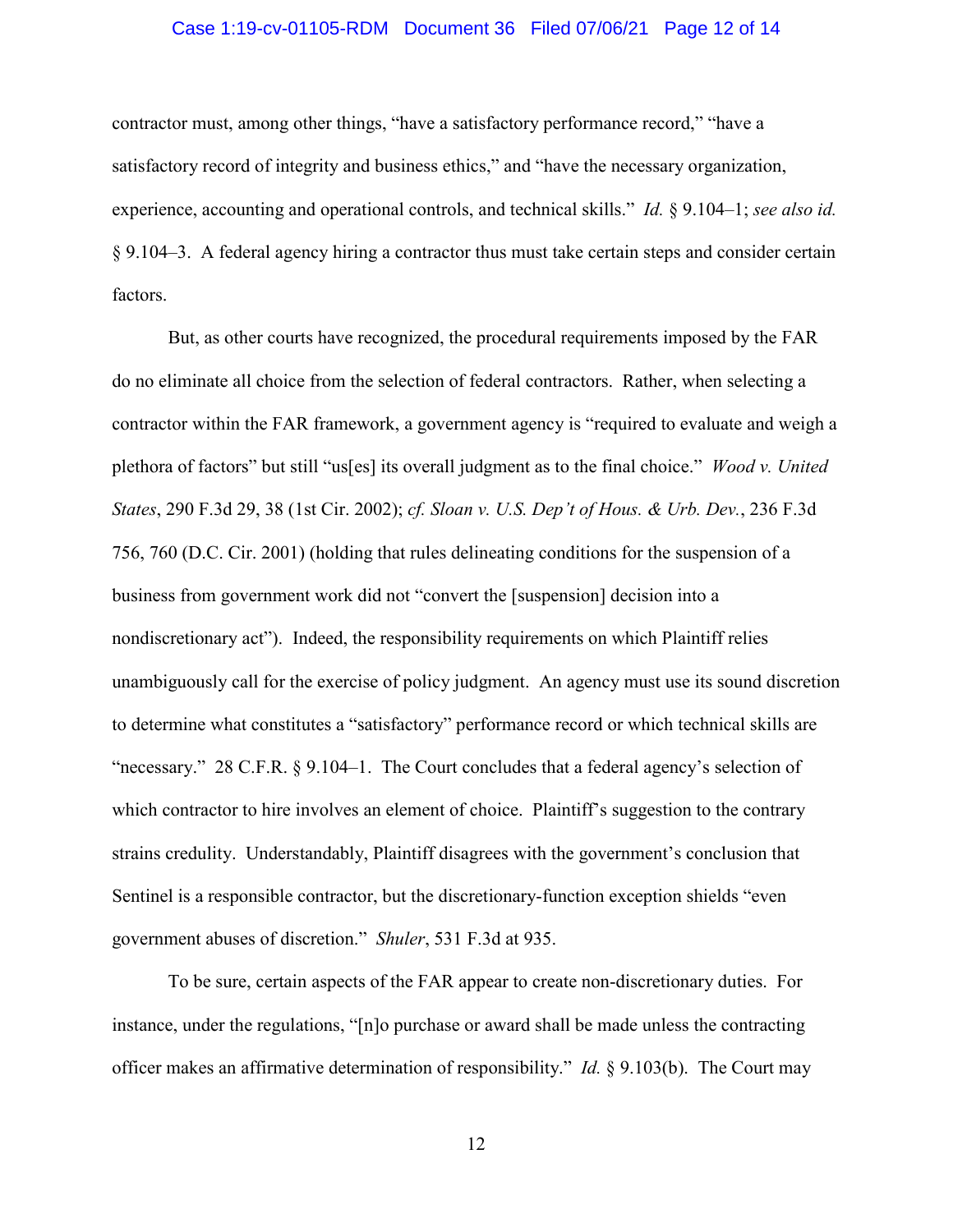# Case 1:19-cv-01105-RDM Document 36 Filed 07/06/21 Page 13 of 14

assume, for present purposes, that the complete failure to make that required determination could, in certain circumstances, constitute the negligent dereliction of a non-discretionary duty that could give rise to liability under the FTCA. But Plaintiff does not identify—in either his complaint or his opposition to the motion to dismiss—any specific non-discretionary duty that PSA violated when assessing whether to award a contract to Sentinel. In the absence of such an allegation, PSA's overall contracting decision involved an element of choice and the discretionary-function exception bars Plaintiff's negligent hiring claim. The Court thus lacks jurisdiction over that claim and will, accordingly, grant the government's motion to dismiss.<sup>[3](#page-12-0)</sup>

<span id="page-12-0"></span> $\frac{1}{3}$  $3\,$  Because the Court concludes that the discretionary-function exception bars Plaintiff's negligent hiring claim, the Court need not consider the government's alternative argument that the intentional-tort exception also applies. The government's argument with respect to the intentional-tort exception would seem to present a question of first impression. The Supreme Court has held that the intentional-tort exception "does not merely bar claims *for* assault or battery; in sweeping language it excludes any claim *arising out of* assault or battery." *United States v. Shearer*, 473 U.S. 52, 55 (1985). The exception thus encompasses claims that "sound in negligence but stem from a battery." *Id.* But no case of which the Court is aware has addressed whether a claim against the government can "aris<sup>[e]</sup> out of" an intentional tort even where the intentional tort was committed by a third party, rather than a government employee or contractor. *Cf. id.* at 56–57 ("In enacting the Federal Tort Claims Act, Congress' focus was on the extent of the Government's liability for the actions of its *employees*," and the intentional-tort exception was "at least intended to exclude claims arising from such intentional torts committed by Government employees."). That question is best left for another day.